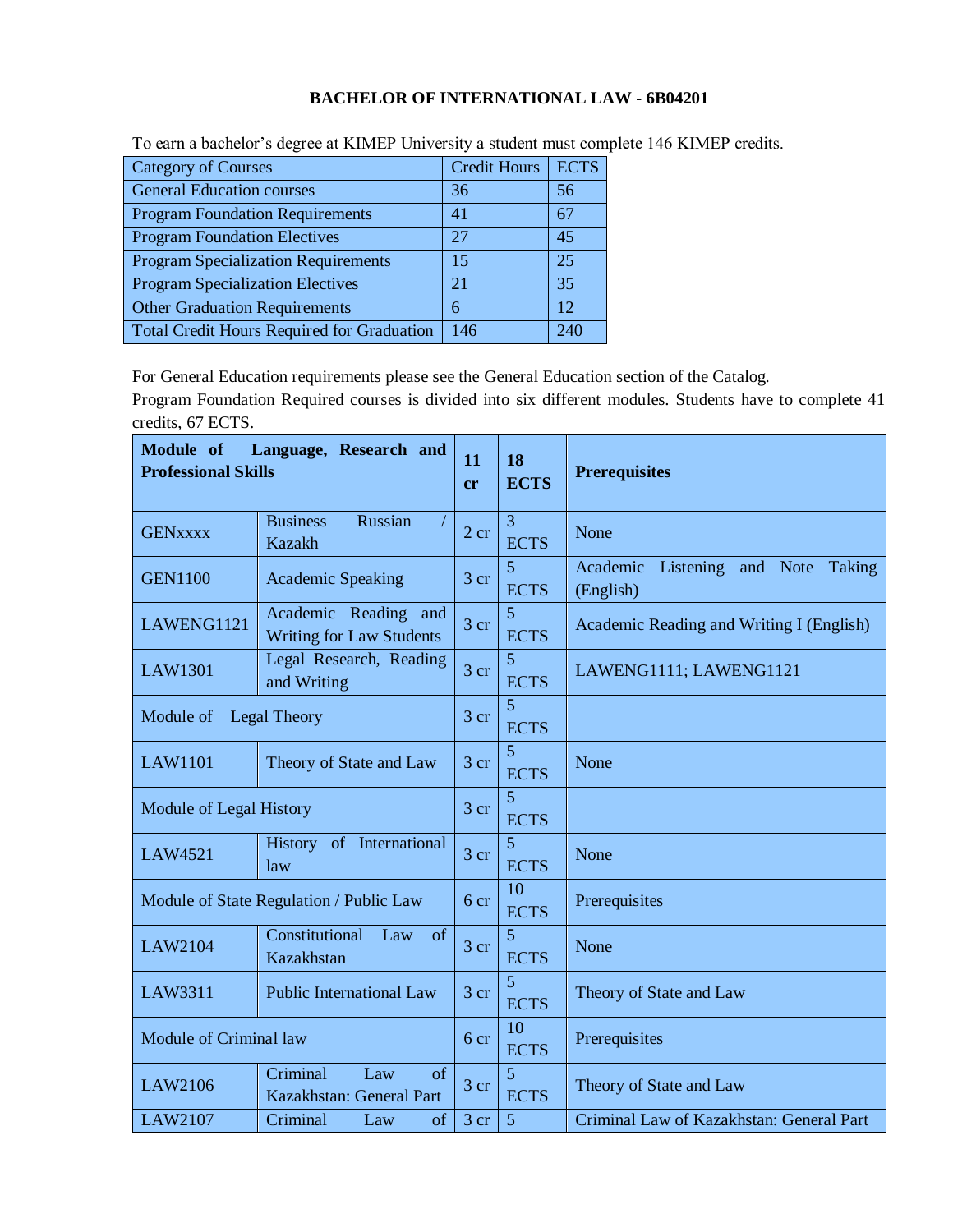|                     | Kazakhstan: Special Part                        |                 | <b>ECTS</b>                   |                                                                 |
|---------------------|-------------------------------------------------|-----------------|-------------------------------|-----------------------------------------------------------------|
| Module of Civil law |                                                 | 9 cr            | 15<br><b>ECTS</b>             | Prerequisites                                                   |
| <b>LAW2108</b>      | Civil Law of Kazakhstan:<br><b>General Part</b> | 3 cr            | 5<br><b>ECTS</b>              | Theory of State and Law                                         |
| LAW2109             | Civil Law of Kazakhstan:<br><b>Special Part</b> | 3 <sub>cr</sub> | 5<br><b>ECTS</b>              | Kazakhstan:<br>Civil<br>General<br>of<br>Law<br>Part            |
| LAW3312             | Private International Law                       | 3 cr            | 5<br><b>ECTS</b>              | Civil Law of Kazakhstan: Special Part                           |
| Internship          |                                                 | 3 cr            | 4<br><b>ECTS</b>              |                                                                 |
| LAW3602             | Internship I                                    | 3 <sub>cr</sub> | $\overline{4}$<br><b>ECTS</b> | 36 credits plus Civil Law of Kazakhstan:<br><b>General Part</b> |

Program Foundation Electives courses. In this section students must complete 27 credits, 45 ECTS. For those students who want to obtain Minor degree from other colleges, they need to take only 15 credits, 25 ECTS. The rest 12 credits, 20 ECTS will be counted toward Minor degrees.

|                                                                                           | Module of Legal Theory. Students must take                                        | 3 <sub>cr</sub> | 5 ECTS  | Prerequisites                           |
|-------------------------------------------------------------------------------------------|-----------------------------------------------------------------------------------|-----------------|---------|-----------------------------------------|
|                                                                                           | one elective course in this module                                                |                 |         |                                         |
| LAW2301                                                                                   | History of Political and Legal<br><b>Studies</b>                                  | $3 \text{ cr}$  | 5 ECTS  | None                                    |
| LAW2302                                                                                   | Philosophy of Law                                                                 | 3 <sub>cr</sub> | 5 ECTS  | None                                    |
| LAW2305                                                                                   | Sociology of Law                                                                  | 3 <sub>cr</sub> | 5 ECTS  | None                                    |
|                                                                                           | Module of Legal History. Students must take<br>one elective course in this module | 3 <sub>cr</sub> | 5 ECTS  | Prerequisites                           |
| LAW1102                                                                                   | History of State and Law of<br>Kazakhstan                                         | 3 <sub>cr</sub> | 5 ECTS  | None                                    |
| LAW1103                                                                                   | History of State and Law in<br><b>Foreign Countries</b>                           | 3 <sub>cr</sub> | 5 ECTS  | None                                    |
| LAW2303                                                                                   | <b>Roman Law</b>                                                                  | 3 <sub>cr</sub> | 5 ECTS  | None                                    |
| State regulation / Public law. Students must<br>take three elective course in this module |                                                                                   | 9 cr            | 15 ECTS | Prerequisites                           |
| <b>LAW1101</b>                                                                            | Introduction<br>Legal<br>to<br>the<br>System of Kazakhstan                        | 3 <sub>cr</sub> | 5 ECTS  | None                                    |
| LAW2105                                                                                   | Administrative<br>of<br>Law<br>Kazakhstan                                         | 3 <sub>cr</sub> | 5 ECTS  | <b>Constitutional Law of Kazakhstan</b> |
| LAW3307                                                                                   | Land Law of Kazakhstan                                                            | 3 <sub>cr</sub> | 5 ECTS  | Civil Law of Kazakhstan: General Part   |
| <b>LAW3308</b>                                                                            | Environmental<br><sub>of</sub><br>Law<br>Kazakhstan                               | 3 <sub>cr</sub> | 5 ECTS  | None                                    |
| LAW3309                                                                                   | <b>Animal Law</b>                                                                 | 3 <sub>cr</sub> | 5 ECTS  | None                                    |
| LAW3310                                                                                   | <b>Customs Law of Kazakhstan</b>                                                  | 3 cr            | 5 ECTS  | None                                    |
| <b>LAW4507</b>                                                                            | Law of Energy and Natural<br><b>Resources</b>                                     | 3 <sub>cr</sub> | 5 ECTS  | None                                    |
| <b>LAW4508</b>                                                                            | Financial Law of Kazakhstan                                                       | 3 <sub>cr</sub> | 5 ECTS  | Civil Law of Kazakhstan: General Part   |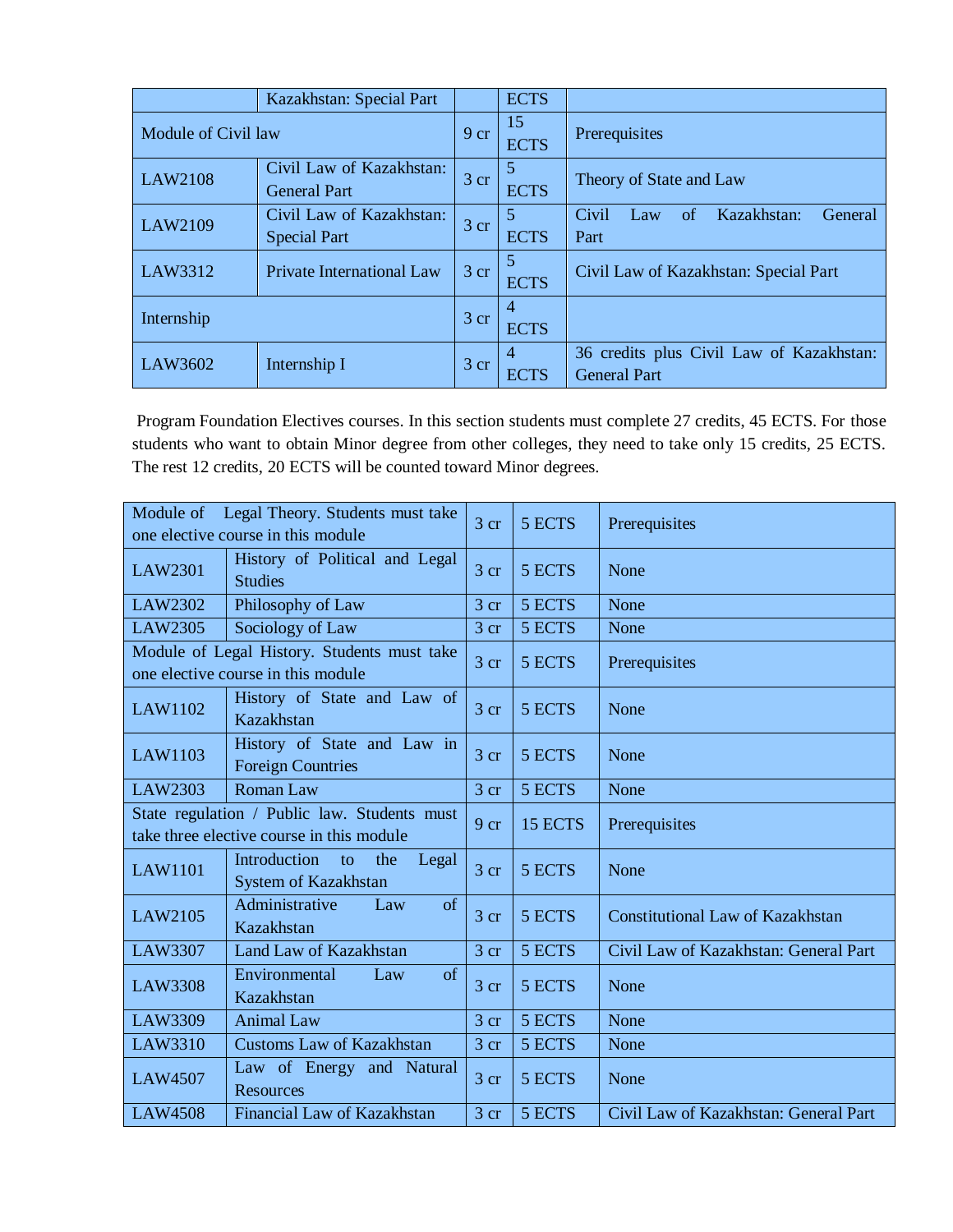| <b>LAW4509</b>                                                                    | Tax Law of Kazakhstan                            | 3 <sub>cr</sub> | 5 ECTS  | Civil Law of Kazakhstan: General Part                                                          |
|-----------------------------------------------------------------------------------|--------------------------------------------------|-----------------|---------|------------------------------------------------------------------------------------------------|
| course in this module                                                             | Criminal Law. Students must take one elective    | 3 <sub>cr</sub> | 5 ECTS  | Prerequisites                                                                                  |
| LAW4512                                                                           | Criminalistics                                   | $3 \text{ cr}$  | 5 ECTS  | Criminal Law of Kazakhstan: Special<br>Part                                                    |
| LAW4519                                                                           | Criminology                                      | $3 \text{ cr}$  | 5 ECTS  | Theory of State and Law, Criminal Law<br>of Kazakhstan: General Part (pre- or<br>co–requisite) |
| Civil and Private Law. Students must take<br>three elective course in this module |                                                  | 9 cr            | 15 ECTS | Prerequisites                                                                                  |
| LAW2110                                                                           | Labor Law of Kazakhstan                          | 3 <sub>cr</sub> | 5 ECTS  | Civil Law of Kazakhstan: General Part                                                          |
| LAW3101                                                                           | Civil Law General Part Seminar                   | $3 \text{ cr}$  | 5 ECTS  | Civil Law of Kazakhstan: General Part                                                          |
| LAW3301                                                                           | <b>Contract Law of Kazakhstan</b>                | 3 <sub>cr</sub> | 5 ECTS  | Civil Law of Kazakhstan: General Part                                                          |
| LAW3302                                                                           | Tort Law of Kazakhstan                           | 3 <sub>cr</sub> | 5 ECTS  | Civil Law of Kazakhstan: General Part                                                          |
| LAW3303                                                                           | Company Law of Kazakhstan                        | 3 <sub>cr</sub> | 5 ECTS  | Civil Law of Kazakhstan: General Part                                                          |
| LAW3304                                                                           | Family and Inheritance Law of<br>Kazakhstan      | 3 <sub>cr</sub> | 5 ECTS  | Civil Law of Kazakhstan: General Part                                                          |
| LAW3306                                                                           | Intellectual<br>Property<br>Law of<br>Kazakhstan | 3 <sub>cr</sub> | 5 ECTS  | Civil Law of Kazakhstan: General Part                                                          |
| LAW3313                                                                           | <b>Property Law</b>                              | 3 <sub>cr</sub> | 5 ECTS  | Civil Law of Kazakhstan: General Part                                                          |
| <b>LAW4501</b>                                                                    | Commercial<br>Litigation<br>in<br>Kazakhstan     | 3 <sub>cr</sub> | 5 ECTS  | Civil Procedure Law of Kazakhstan                                                              |

Program Specialization required courses. Students need to complete 15 credits, 25 ECTS

| Internship                                |                                           | 3           | $\overline{5}$ | Prerequisites                           |  |
|-------------------------------------------|-------------------------------------------|-------------|----------------|-----------------------------------------|--|
|                                           |                                           |             | <b>ECTS</b>    |                                         |  |
|                                           |                                           | 3           | $\mathfrak{S}$ | LAW3602 Internship I plus completion    |  |
| LAW4603                                   | Internship II                             | cr          | <b>ECTS</b>    | of at least 120 credits of courses      |  |
| <b>Public</b>                             | International Law<br>International<br>and | 9           | 15             |                                         |  |
| <b>Relations</b>                          |                                           | cr          | <b>ECTS</b>    | Prerequisites                           |  |
|                                           |                                           | 3           | 5              |                                         |  |
| LAW4514<br>Law of International Treaties  | cr                                        | <b>ECTS</b> | None           |                                         |  |
| <b>LAW4520</b>                            | Public International Law (advanced)       | 3           | 5              | Public International law                |  |
|                                           |                                           | cr          | <b>ECTS</b>    |                                         |  |
|                                           | International Institutional law / Law     | 3           | $\overline{5}$ |                                         |  |
| LAW4523<br>of International Organizations |                                           | cr          | <b>ECTS</b>    | Public International law (co-requisite) |  |
|                                           |                                           | 3           | 5              |                                         |  |
| Comparative Law                           |                                           | cr          | <b>ECTS</b>    | Prerequisites                           |  |
|                                           |                                           | 3           | 5              |                                         |  |
| LAW3305                                   | <b>Comparative Constitutional Law</b>     | cr          | <b>ECTS</b>    | Constitutional Law of Kazakhstan        |  |

Program Specialization Elective courses

Students should complete 21 credits or 35 ECTS from program specialization elective courses.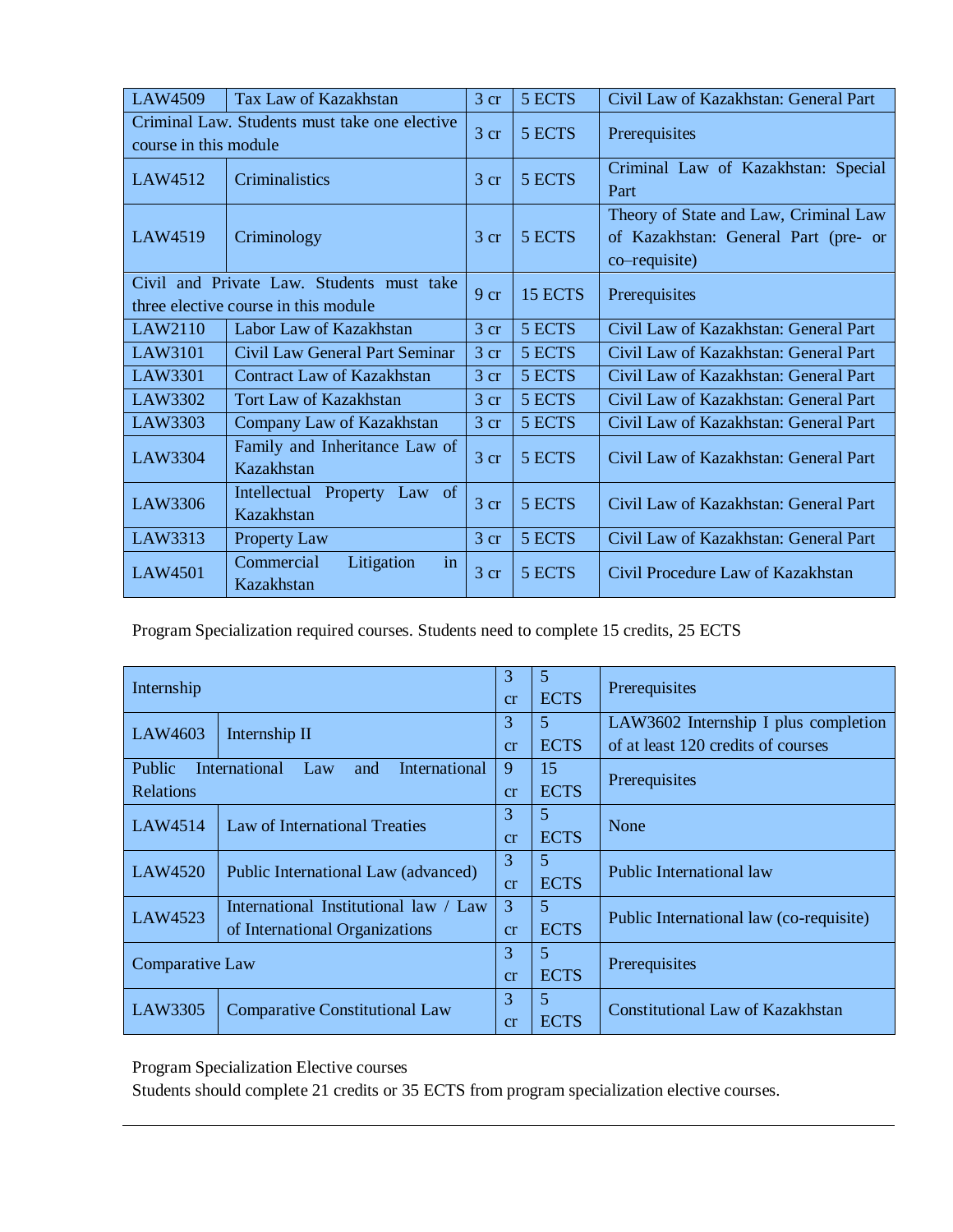|                             | a) Procedural Law. Students must take one<br>3 cr<br>elective course in this module                   |                 |                               | Prerequisites                                                           |  |  |
|-----------------------------|-------------------------------------------------------------------------------------------------------|-----------------|-------------------------------|-------------------------------------------------------------------------|--|--|
|                             | Procedure<br>Criminal<br>of<br>Law                                                                    |                 | <b>ECTS</b><br>5              | Criminal Law of Kazakhstan: Special                                     |  |  |
| LAW4401                     | Kazakhstan                                                                                            | 3 <sub>cr</sub> | <b>ECTS</b>                   | Part                                                                    |  |  |
| <b>LAW4402</b>              | Civil Procedure Law of Kazakhstan                                                                     | $3 \text{ cr}$  | 5<br><b>ECTS</b>              | Civil Law of Kazakhstan: Special Part                                   |  |  |
| LAW4510                     | Procuracy Supervision in Kazakhstan                                                                   | $3$ cr          | 5<br><b>ECTS</b>              | Criminal<br>Procedure<br>Law<br>of<br>Kazakhstan (co – or prerequisite) |  |  |
| LAW4511                     | Kazakhstan<br>Advocacy<br>in<br>and<br>Professional Ethics of Lawyer                                  | 3 <sub>cr</sub> | 5<br><b>ECTS</b>              | Criminal<br>Procedure<br>of<br>Law<br>Kazakhstan (co – or prerequisite) |  |  |
| LAW4513                     | Court System of Forensic Inquiry                                                                      | 3 cr            | 5<br><b>ECTS</b>              | <b>Criminal Procedure Law</b><br>of Kazakhstan                          |  |  |
| Public<br>b)<br>this module | International<br>law<br>and<br>International<br>relations. Students must take five elective course in | 15<br>cr        | 25<br><b>ECTS</b>             | Prerequisites                                                           |  |  |
| LAW3040                     | Antimonopoly Law                                                                                      | $3$ cr          | 5<br><b>ECTS</b>              | None                                                                    |  |  |
| <b>LAW4502</b>              | Law of the WTO                                                                                        | 3 <sub>cr</sub> | 5<br><b>ECTS</b>              | None                                                                    |  |  |
| LAW4503                     | Law of the European Union                                                                             | 3 <sub>cr</sub> | 5<br><b>ECTS</b>              | None                                                                    |  |  |
| <b>LAW4504</b>              | <b>International Human Rights law</b>                                                                 | 3 cr            | 5<br><b>ECTS</b>              | None                                                                    |  |  |
| LAW4505                     | <b>International Investment Law</b>                                                                   | 3 cr            | 5<br><b>ECTS</b>              | None                                                                    |  |  |
| <b>LAW4506</b>              | <b>International Commercial Law</b>                                                                   | 3 <sub>cr</sub> | 5<br><b>ECTS</b>              | Civil Law of Kazakhstan: Special Part                                   |  |  |
| LAW4515                     | <b>International Criminal Law</b>                                                                     | 3 cr            | $\overline{5}$<br><b>ECTS</b> | Criminal Law of Kazakhstan: Special<br>Part                             |  |  |
| LAW4522                     | Diplomatic and Consular Law                                                                           | 3 <sub>cr</sub> | 5<br><b>ECTS</b>              | Public International Law (co-requisite)                                 |  |  |
| LAW4524                     | International Conflict and Security<br>Law                                                            | 3 <sub>cr</sub> | 5<br><b>ECTS</b>              | None                                                                    |  |  |
| LAW4525                     | IT (Cyberspace) Law                                                                                   | 3 cr            | 5<br><b>ECTS</b>              | None                                                                    |  |  |
| LAW4526                     | <b>International Humanitarian Law</b>                                                                 | 3 <sub>cr</sub> | 5<br><b>ECTS</b>              | None                                                                    |  |  |
| LAW4529                     | <b>International Tax law</b>                                                                          | 3 cr            | 5<br><b>ECTS</b>              | None                                                                    |  |  |
| LAW4530                     | <b>International Commercial Arbitration</b>                                                           | 3 <sub>cr</sub> | 5<br><b>ECTS</b>              | None                                                                    |  |  |
| LAW4531                     | Mootcourting                                                                                          | 3 cr            | 5<br><b>ECTS</b>              | Civil Law of Kazakhstan: Special<br>Part; Public International law      |  |  |
| LAW4533                     | Eurasian Economic Union Law                                                                           | 3 cr            | 5<br><b>ECTS</b>              | None                                                                    |  |  |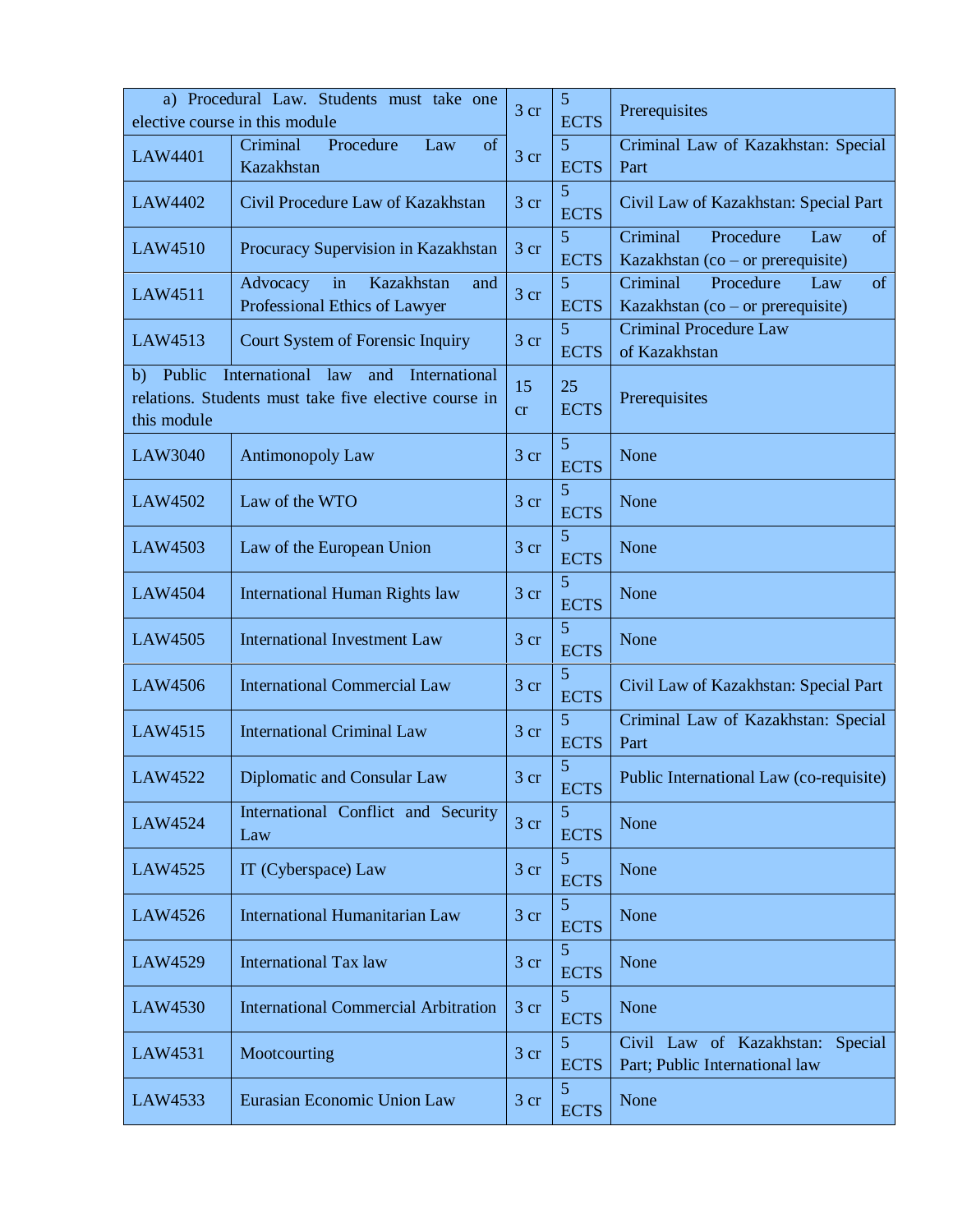| <b>GEN1711/</b><br><b>IRL1512</b>                                            | International<br>Fundamentals<br>of<br>Relations                | 3 <sub>cr</sub> | -5<br><b>ECTS</b> | None                                                                                              |
|------------------------------------------------------------------------------|-----------------------------------------------------------------|-----------------|-------------------|---------------------------------------------------------------------------------------------------|
| <b>IRL3520</b>                                                               | Foreign Policy of Kazakhstan                                    | 3 cr            | 5<br><b>ECTS</b>  | None                                                                                              |
| <b>IRL3521</b>                                                               | Theories of International Relations                             | $3$ cr          | 5<br><b>ECTS</b>  | of<br><b>Fundamentals</b><br>International<br><b>Relations</b>                                    |
| <b>IRL3545</b>                                                               | Diplomatic Protocol and Documents                               | $3$ cr          | 5<br><b>ECTS</b>  | None                                                                                              |
| c) Comparative Law. Students must take one elective<br>course in this module |                                                                 | 3 <sub>cr</sub> | 5<br><b>ECTS</b>  | Prerequisites                                                                                     |
| LAW4516                                                                      | Introduction to the Legal system of<br><b>Foreign Countries</b> | 3 <sub>cr</sub> | 5<br><b>ECTS</b>  | None                                                                                              |
| LAW4517                                                                      | <b>Comparative Contract Law</b>                                 | 3 <sub>cr</sub> | 5<br><b>ECTS</b>  | None                                                                                              |
| LAW4535                                                                      | Comparative Law                                                 |                 | 5<br><b>ECTS</b>  | The completion or parallel study of<br>the Theory of State and Law (LAW)<br>1101) is an advantage |
| LAW4536                                                                      | <b>Introduction to Common Law</b>                               | 3 <sub>cr</sub> | 5<br><b>ECTS</b>  | Theory of State and Law (pre- or co-<br>requisite)                                                |

BIL Students have an option to choose minor or the second major in Laws. The courses must not be doublecounted in Program Foundation or Specialization elective courses.

| Major in Laws for BIL students (42 credits or 70 ECTS): |  |
|---------------------------------------------------------|--|
|---------------------------------------------------------|--|

| LAW2105        | Administrative Law of Kazakhstan               | 3 <sub>cr</sub> | 5 ECTS | <b>Constitutional Law of Kazakhstan</b>     |
|----------------|------------------------------------------------|-----------------|--------|---------------------------------------------|
| LAW4401        | <b>Criminal Procedure Law</b>                  | $3 \text{ cr}$  | 5 ECTS | Criminal Law of Kazakhstan: Special<br>Part |
| LAW4402        | Civil Procedure Law                            | $3 \text{ cr}$  | 5 ECTS | Civil Law of Kazakhstan: Special Part       |
| LAW3301        | Contract Law of Kazakhstan                     | 3 cr            | 5 ECTS | Civil Law of Kazakhstan: General<br>Part    |
| LAW3302        | <b>Tort Law of Kazakhstan</b>                  | 3 <sub>cr</sub> | 5 ECTS | Civil Law of Kazakhstan: General<br>Part    |
| LAW3303        | Company Law of Kazakhstan                      | $3$ cr          | 5 ECTS | Civil Law of Kazakhstan: General<br>Part    |
| LAW3304        | Family and Inheritance Law<br>of<br>Kazakhstan | 3 <sub>cr</sub> | 5 ECTS | Civil Law of Kazakhstan: General<br>Part    |
| LAW3307        | Land Law of Kazakhstan                         | 3 <sub>cr</sub> | 5ECTS  | Civil Law of Kazakhstan: General<br>Part    |
| LAW3308        | Environmental Law of Kazakhstan                | 3 <sub>cr</sub> | 5 ECTS | None                                        |
| <b>LAW4501</b> | Commercial Litigation in Kazakhstan            | 3 <sub>cr</sub> | 5 ECTS | Civil Procedure Law of Kazakhstan           |
| <b>LAW4508</b> | Financial Law of Kazakhstan                    | $3$ cr          | 5 ECTS | Civil Law of Kazakhstan: General<br>Part    |
| LAW4509        | Tax Law of Kazakhstan                          | 3 <sub>cr</sub> | 5 ECTS | Civil Law of Kazakhstan: General<br>Part    |